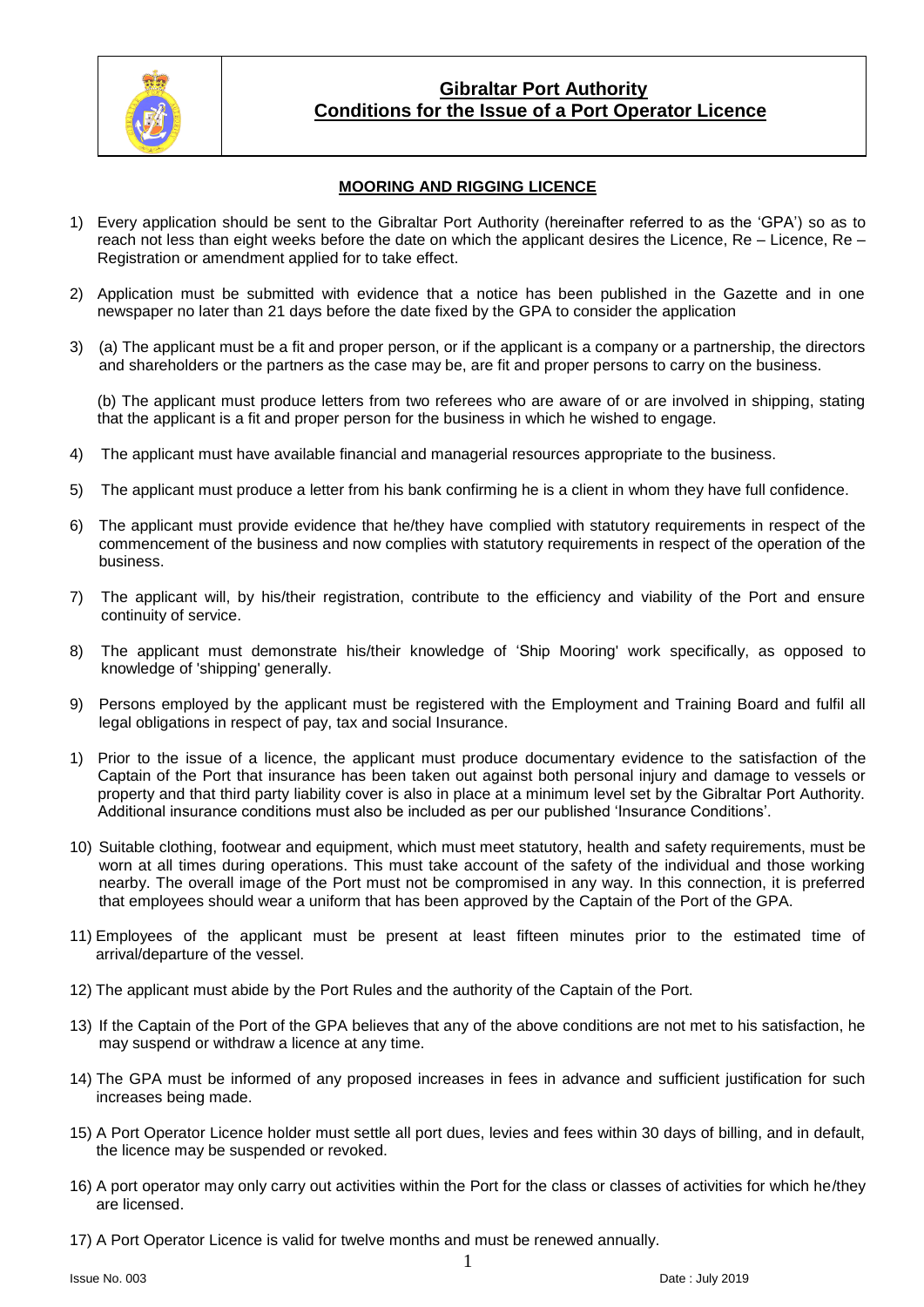

# **Gibraltar Port Authority Conditions for the Issue of a Port Operator Licence**

18) A Port Operator shall, within seven days of being notified that he has been licensed or re – licensed by the Authority, send to the GPA such particulars as may be prescribed in respect of all appropriate Port Workers employed by him with an application that they be registered or re-registered as Port Workers

#### 21) (a) Charges for Port Operations:

| On first registration as a Port Operator, for an operator first registered after 3 May 2001 a $\mid$ £ 1,000 |        |
|--------------------------------------------------------------------------------------------------------------|--------|
| one off fee                                                                                                  |        |
| An Annual Re- Registration fee as a Port Operator                                                            | £100   |
| An Annual fee for a Mooring and Rigging Licence                                                              | £1,000 |

#### (b) Fees for registration and re – registration of Port Workers:

| Worker<br>tor<br>tee<br>∴edistration ∈<br>OT<br>POIT<br>Annud.     | $\overline{\phantom{a}}$ |
|--------------------------------------------------------------------|--------------------------|
| . Worker<br>tor<br>Redistration<br>КA<br>. OT 2<br>Tee<br>∍∍⊔nua⊑∵ |                          |

(c) Fees for Certificates and licenses:

|    | Fees for the Issue or Renewal of a certificate of registration as a Port Operator | £5 |
|----|-----------------------------------------------------------------------------------|----|
|    | Fee for the Issue or Renewal of a certificate of registration as a Port Worker    | £5 |
|    | Fee for the Issue of a duplicate certificate                                      | £5 |
|    | Fee for the Endorsement of a certificate of registration                          | £5 |
| -5 | Fee for the Amendment of a certificate of registration                            | £5 |

(d) Fees for Inspection and Copies:

| Fee for Inspection of a licence                      | £10 |
|------------------------------------------------------|-----|
| Fee for a certified copy of a licence or certificate | £5  |
| Fee for inspection of an application                 | £ 5 |
| Fee for a copy of an application                     | £5  |

22) The Captain of the Port of the Gibraltar Port Authority reserves the right to amend the conditions for issue of a Port Operator Licence at any time.